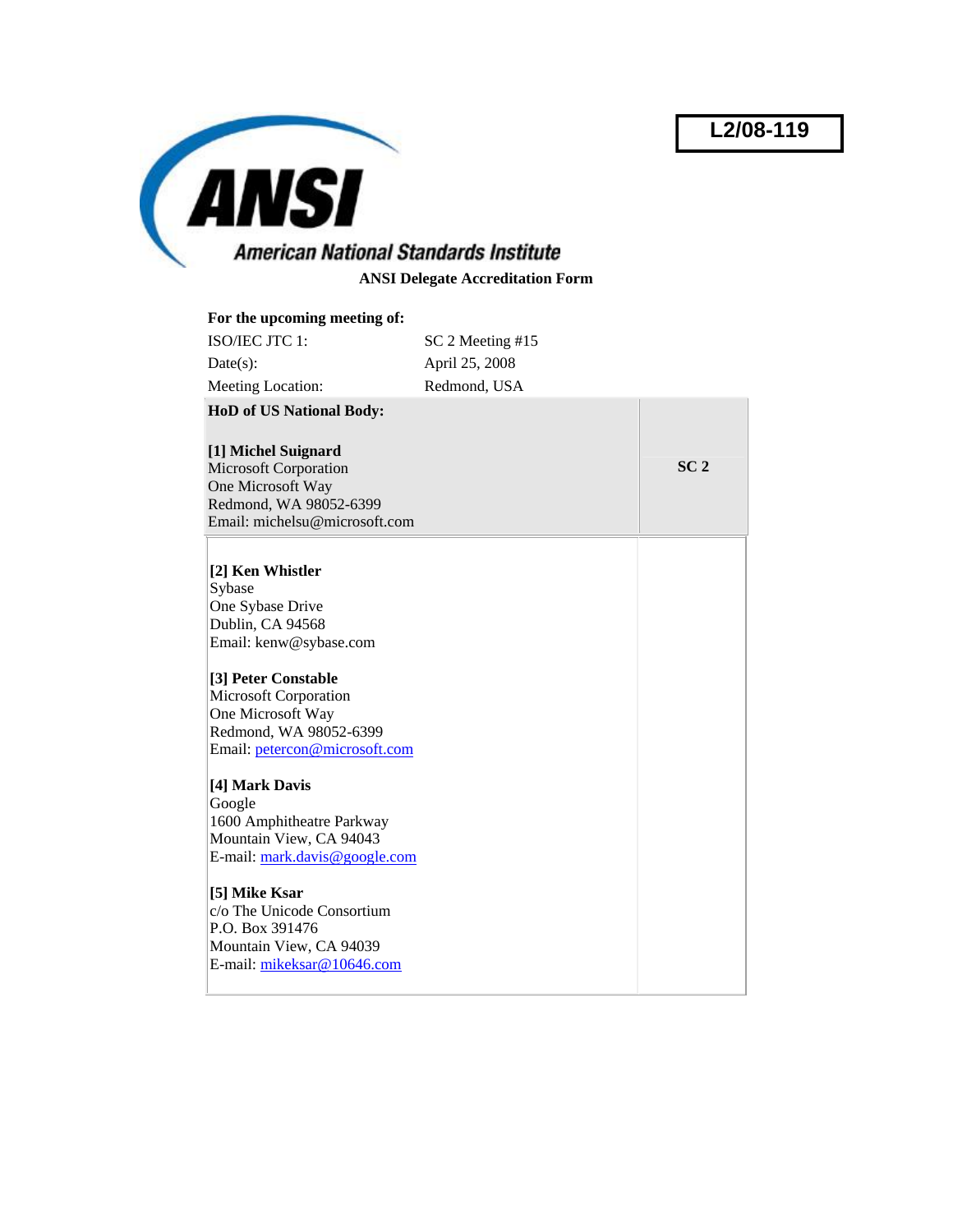## **[6] Murray Sargent**

Microsoft Corporation One Microsoft Way Redmond, WA 98052-6399 Tel: (425) 722 1867 Email: [murray@microsoft.com](mailto:murray@microsoft.com)

# **[7] Michael Kaplan (Invited Expert)**

Microsoft Corporation One Microsoft Way Redmond, WA 98052-6399 Tel: (425) 722 1867 Email: [murray@microsoft.com](mailto:murray@microsoft.com)

## **[8] Asmus Freytag (Invited Expert)**

c/o The Unicode Consortium P.O. Box 391476 Mountain View, CA 94039 Email : asmusf@ix.netcom.com

# **[9] Debbie Anderson**

University of California at Berkeley 1348 Burkette Drive San Jose, CA 95129 Email: dwanders@sonic.net

#### **[10] Lisa Moore**

IBM Corporation MS: HHX/H164 555 Bailey Avenue San José, CA 95141 Email: lisam@us.ibm.com

#### **[11] Richard Cook**

The Unicode Consortium 2048 Cleveland St San Leandro, CA 94577 Email: rscook@berkeley.edu

# **[12] Cathy Wissink (Invited Expert)**

Microsoft Corporation One Microsoft Way Redmond, WA 98052-6399 Email: cwissink@winse.microsoft.com